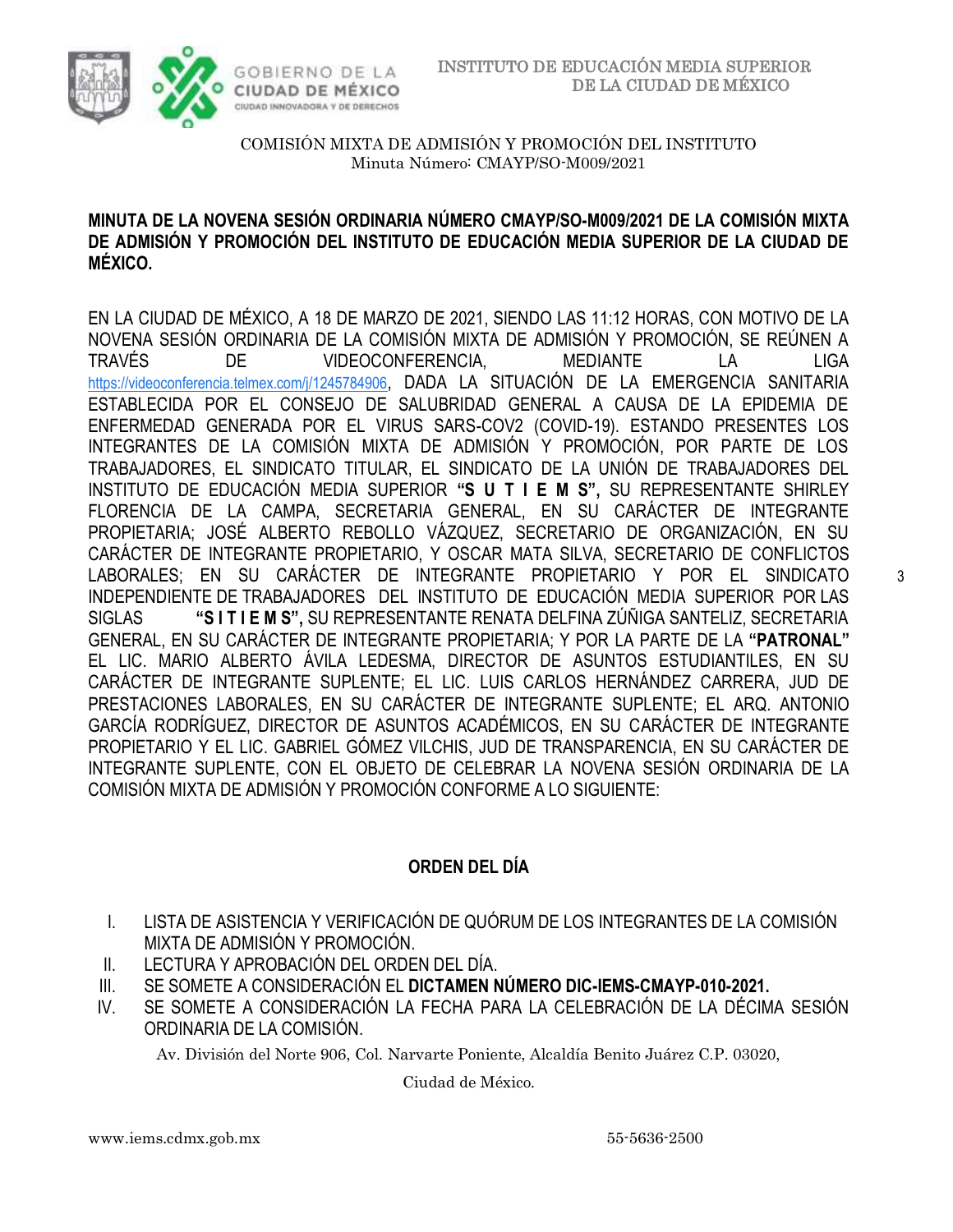

- V. ASUNTOS GENERALES.
	- A) LA DIRECCIÓN DE ADMINISTRACIÓN Y FINANZAS PRESENTARÁ EN LA SIGUIENTE SESIÓN LOS CASOS REFERENTES A LA CLÁUSULA 82 DEL CCT DEL IEMSCDMX.
	- B) EL SITIEMS SOLICITA EL LISTADO DE PLAZAS ADMINISTRATIVAS Y DOCENTES CONFORME A LO ESTIPULADO AL ARTÍCULO 7 DEL RCMAYP.
	- C) SE DARÁ CONTINUIDAD AL ANÁLISIS PARA LA OPERACIÓN CLÁUSULA 82 DEL CCT DEL IEMSCDMX.
	- D) CON RELACIÓN AL INCISO C) EL SUTIEMS HARÁ LLEGAR LA INFORMACIÓN A LA PATRONAL PARA LLEVAR A CABO LA REVISIÓN.
	- E) EL SITIEMS PROPONE ADELANTAR LA CONVOCATORIA DE PROMOCIÓN PARA ADMINISTRATIVOS UNA SEMANA, EL 25 DE MARZO DE 2021, DEBIDO A QUE EL 1° DE ABRIL DE 2021, COMO SE HABÍA ACORDADO INICIALMENTE, DE CONFORMIDAD CON EL CALENDARIO OFICIAL DEL INSTITUTO NOS ENCONTRAMOS EN PERIODO VACACIONAL.

#### **M I N U T A**

**PRIMERO.-** DE ACUERDO CON LA LISTA DE ASISTENCIA DE LOS INTEGRANTES DE LA COMISIÓN, EXISTE QUÓRUM LEGAL VÁLIDO PARA LLEVAR A CABO LA NOVENA SESIÓN ORDINARIA DE LA COMISIÓN MIXTA DE ADMISIÓN Y PROMOCIÓN.

**SEGUNDO.-** PREVIA LECTURA SE APRUEBA EL ORDEN DEL DÍA PROPUESTO POR LOS INTEGRANTES.

**TERCERO.-** LOS INTEGRANTES DE LA COMISIÓN MIXTA DE ADMISIÓN Y PROMOCIÓN APRUEBAN EN TODAS Y CADA UNA DE SUS PARTES EL DICTAMEN **DIC-IEMS-CMAYP-010-2021**, LO ANTERIOR PARA TODOS LOS EFECTOS ADMINISTRATIVOS CORRESPONDIENTES.

**CUARTO.-** LA DIRECCIÓN DE ADMINISTRACIÓN Y FINANZAS Y LA DIRECCIÓN DE ASUNTOS ACADÉMICOS, EN EL ÁMBITO DE SUS RESPECTIVAS COMPETENCIAS REALIZARÁN LOS ACTOS Y ACCIONES CONDUCENTES A EFECTO DE DAR SEGUIMIENTO EN SUS TÉRMINOS AL **DIC-IEMS-CMAYP-010-2021,** PARA TODOS LOS EFECTOS ADMINISTRATIVOS CORRESPONDIENTES.

**QUINTO.-** SE ACUERDA FECHA PARA LA CELEBRACIÓN DE LA DÉCIMA SESIÓN ORDINARIA DE LA COMISIÓN MIXTA DE ADMISIÓN Y PROMOCIÓN EL DÍA 25 DE MARZO DE 2021, A LAS 9:00 HRS. SE

Av. División del Norte 906, Col. Narvarte Poniente, Alcaldía Benito Juárez C.P. 03020,

Ciudad de México.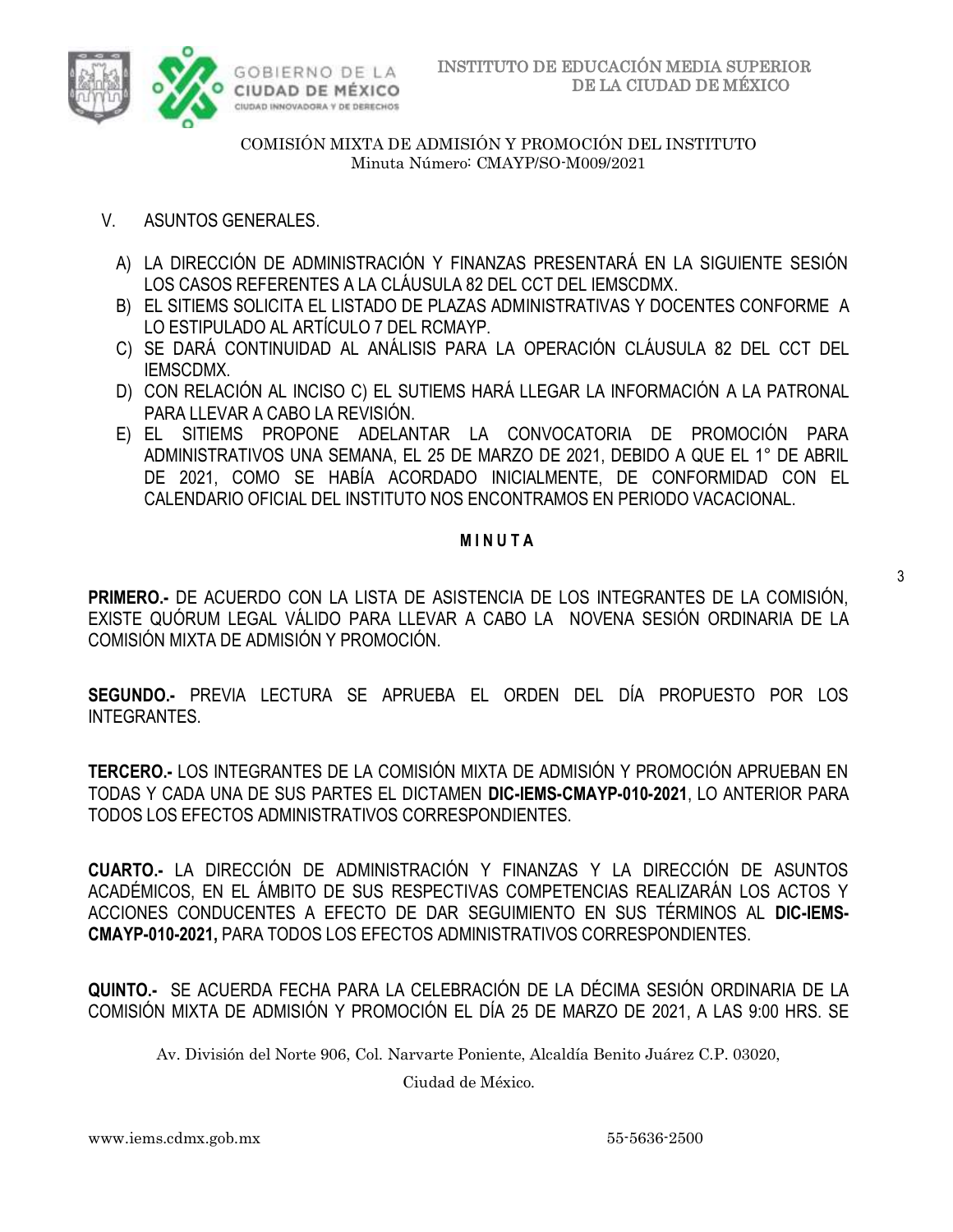

ENVIARÁ MEDIANTE CORREO ELECTRÓNICO LA LIGA DE LA VIDEOCONFERENCIA A LOS INTEGRANTES, PREVIO A LA SESIÓN RESPECTIVA.

**SEXTO.-** RESPECTO DEL INCISO B) DE LOS ASUNTOS GENERALES, LA DIRECCIÓN DE ADMINISTRACIÓN Y FINANZAS PRESENTARÁ EN LA PRÓXIMA SESIÓN LA INFORMACIÓN RESPECTO DEL LISTADO DE PLAZAS ADMINISTRATIVAS Y DOCENTES CONFORME A LO ESTIPULADO EN EL ARTÍCULO 7 DEL RCMAYP.

**SÉPTIMO.-** RESPECTO A LOS INCISOS C) Y D) DE LOS ASUNTOS GENERALES, SE DARÁ CONTINUIDAD A LOS TRABAJOS REFERENTES A LA CLÁUSULA 82 DEL CCT. SE AGENDARÁ REUNIÓN PARA TRATAR EL ASUNTO.

**OCTAVO.-** EN RELACIÓN CON EL INCISO E) DE LOS ASUNTOS GENERALES, POR PARTE DE LA DIRECCIÓN DE ADMINISTRACIÓN Y FINANZAS SE CONFIRMARÁ LA CITA PARA LA MESA DE TRABAJO SOBRE LA CONVOCATORIA AL PROCESO DE PROMOCIÓN PARA PERSONAL ADMINISTRATIVO DEL INSTITUTO, A CELEBRARSE A MÁS TARDAR EL MARTES 23 DE MARZO DE 2021.

**NOVENO.-** LOS ACUERDOS TOMADOS EN LA PRESENTE SESIÓN, SON VÁLIDOS Y SURTIRÁN SUS EFECTOS LEGALES Y JURÍDICOS EN TÉRMINOS DE LO DISPUESTO POR EL NUMERAL TERCERO, PÁRRAFOS SÉPTIMO Y OCTAVO DEL "ACUERDO POR EL QUE SE AUTORIZA EL USO DE MEDIOS REMOTOS TECNOLÓGICOS DE COMUNICACIÓN COMO MEDIOS OFICIALES PARA CONTINUAR CON LAS FUNCIONES ESENCIALES Y SE ESTABLECEN MEDIDAS PARA LA CELEBRACIÓN DE LAS SESIONES DE LOS ÓRGANOS COLEGIADOS EN LAS DEPENDENCIAS, ÓRGANOS DESCONCENTRADOS, ENTIDADES DE LA ADMINISTRACIÓN PÚBLICA Y ALCALDÍAS DE LA CIUDAD DE MÉXICO, CON MOTIVO DE LA EMERGENCIA SANITARIA POR CAUSAS DE FUERZA MAYOR DEL CONSEJO DE SALUD DE LA CIUDAD DE MÉXICO", PUBLICADO EN LA GACETA OFICIAL DE LA CIUDAD DE MÉXICO EL 06 DE ABRIL DE 2020".

**DÉCIMO.-** AGOTADOS EN SU TOTALIDAD LOS ASUNTOS DEL ORDEN DEL DÍA, LOS INTEGRANTES DE LA COMISIÓN EXPRESARON SU CONSENTIMIENTO SIN MEDIAR ALGÚN VICIO DE LA VOLUNTAD, RESPECTO DE LA MINUTA EMITIDA, LA QUE SURTIRÁ SUS EFECTOS LEGALES A PARTIR DE SU PUBLICACIÓN EN LA PÁGINA OFICIAL DEL INSTITUTO DE CONFORMIDAD CON EL NUMERAL NOVENO DE LA PRESENTE MINUTA, Y LAS FIRMAS AUTÓGRAFAS DE LOS QUE EN ELLA INTERVINIERON SE ASENTARAN UNA VEZ TERMINADA LA EMERGENCIA SANITARIA.-------------------------------------------------------

Av. División del Norte 906, Col. Narvarte Poniente, Alcaldía Benito Juárez C.P. 03020,

Ciudad de México.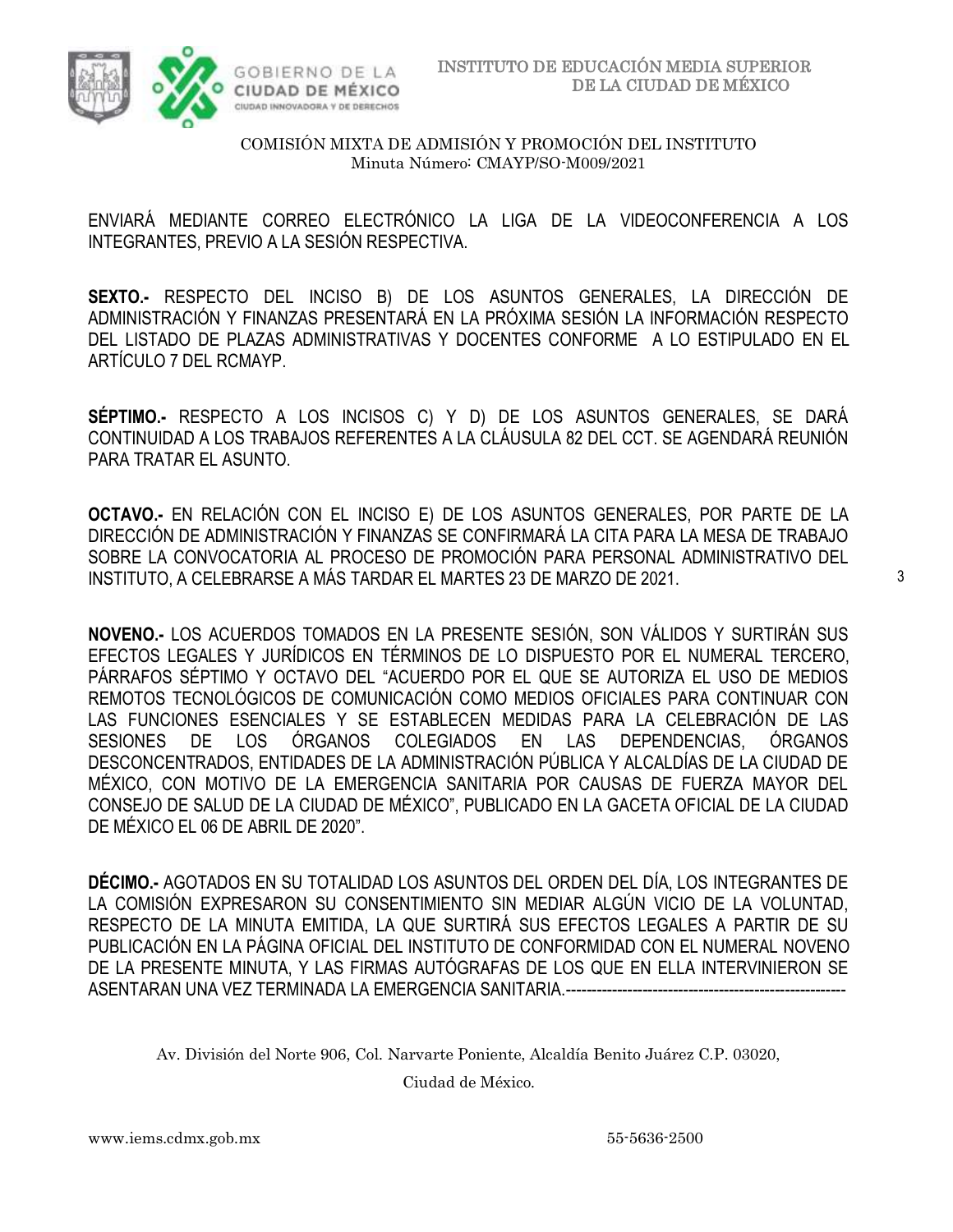

ESTE DOCUMENTO SE CONCLUYE SIENDO LAS 12:48 HORAS DEL 18 DE MARZO DE 2021------------------ --------------------------------------------------------------------------------------------------------------------------------------------------

**FIRMAN LAS PARTES**

## **POR PARTE DE LOS TRABAJADORES DEL IEMSCDMX**

## **SHIRLEY FLORENCIA DE LA CAMPA RENATA DELFINA ZUÑIGA SANTELIZ**

INTEGRANTE PROPIETARIA SECRETARIA GENERAL DEL SINDICATO DE LA UNIÓN DE TRABAJADORES DEL INSTITUTO DE EDUCACIÓN MEDIA SUPERIOR (SUTIEMS)

INTEGRANTE PROPIETARIA SECRETARIA GENERAL DEL SINDICATO INDEPENDIENTE DE TRABAJADORES DEL INSTITUTO DE EDUCACIÓN MEDIA SUPERIOR (SITIEMS)

# **JOSÉ ALBERTO REBOLLO VÁZQUEZ OSCAR MATA SILVA**

INTEGRANTE PROPIETARIO SECRETARIO DE ORGANIZACIÓN DEL SINDICATO DE LA UNIÓN DE TRABAJADORES DEL INSTITUTO DE EDUCACIÓN MEDIA SUPERIOR (SUTIEMS)

INTEGRANTE PROPIETARIO SECRETARIO DE CONFLICTO LABORALES EL SINDICATO DE LA UNIÓN DE TRABAJADORES DEL INSTITUTO DE EDUCACIÓN MEDIA SUPERIOR (SUTIEMS)

Av. División del Norte 906, Col. Narvarte Poniente, Alcaldía Benito Juárez C.P. 03020, Ciudad de México.